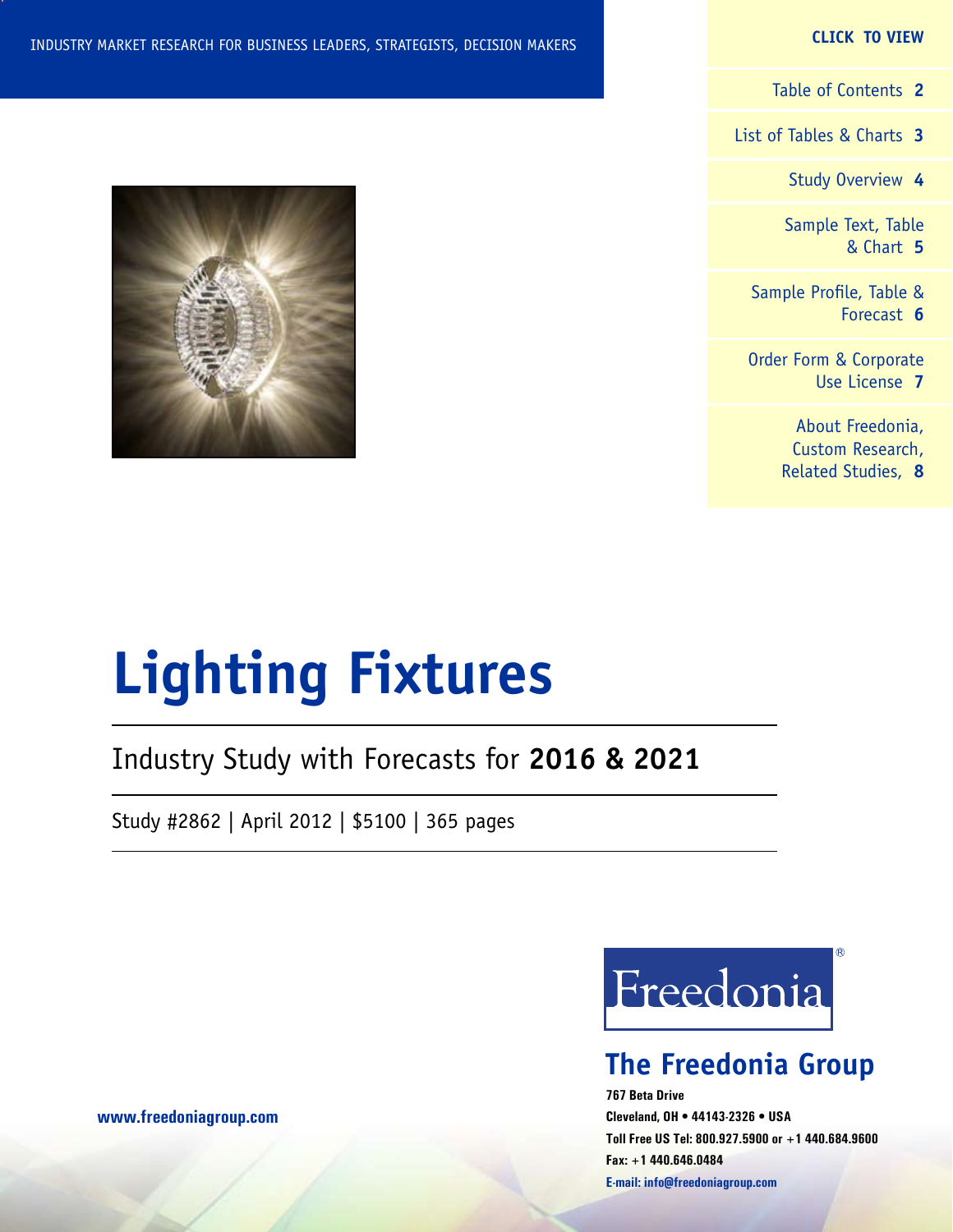## **Lighting Fixtures**

Industry Study with Forecasts for *2016 & 2021*

## <span id="page-1-0"></span>**Table of Contents**

### Executive Summary

### Market EnvironmenT

| Macroeconomic Environment 5         |  |
|-------------------------------------|--|
|                                     |  |
|                                     |  |
|                                     |  |
|                                     |  |
|                                     |  |
| Residential Construction 21         |  |
|                                     |  |
|                                     |  |
| Improvements & Repairs31            |  |
| Nonresidential Construction33       |  |
| Construction Expenditures 33        |  |
| Nonresidential Building Stock36     |  |
| Improvements & Repairs38            |  |
|                                     |  |
| Vehicular Equipment Trends 41       |  |
|                                     |  |
| Other Vehicular Equipment47         |  |
| Historical Market Trends 49         |  |
|                                     |  |
| Environmental & Regulatory Issues55 |  |
| General Regulations & Standards55   |  |
| Energy Efficiency Issues57          |  |
|                                     |  |
| Light Source Characteristics 62     |  |
|                                     |  |
|                                     |  |
|                                     |  |
|                                     |  |
|                                     |  |

### PRODUCTS

| Nonportable Lighting Fixture               |  |
|--------------------------------------------|--|
|                                            |  |
| Vehicular-Type Lighting Fixtures82         |  |
|                                            |  |
| Light Source Trends85                      |  |
| Product Design Trends 88                   |  |
| Adaptive Headlamps89                       |  |
|                                            |  |
| Demand by Vehicle Type 91                  |  |
| Motor Vehicle Lighting Fixtures92          |  |
| Other Vehicular-Type Lighting Fixtures .97 |  |
| Outdoor Lighting Fixtures 98               |  |
| Product Characteristics 100                |  |
|                                            |  |
| Area & Floodlighting 104                   |  |
| Roadway Lighting 107                       |  |
| Other Outdoor Lighting  109                |  |

| Industrial-Type Lighting Fixtures 111         |  |
|-----------------------------------------------|--|
| Product Characteristics 113                   |  |
| Product Trends 113                            |  |
| Other Nonportable Indoor Lighting Fixtures115 |  |
| Supply & Demand 115                           |  |
| Demand by Lamp Technology  117                |  |
| Portable Lighting Fixtures  119               |  |
|                                               |  |
| Demand by Type & Lamp Technology 123          |  |
| Lighting Fixture Parts & Accessories 126      |  |
| Product Characteristics  128                  |  |
|                                               |  |
|                                               |  |
| Product Characteristics 135                   |  |
| Fluorescent Ballasts 136                      |  |
|                                               |  |
| Other Parts & Accessories  139                |  |

### **MARKETS**

| Market Characteristics  147         |  |
|-------------------------------------|--|
| Energy Efficiency Issues 148        |  |
|                                     |  |
| Market Characteristics  151         |  |
|                                     |  |
| Improvements & Repairs 155          |  |
|                                     |  |
|                                     |  |
| Manufactured Housing  160           |  |
|                                     |  |
|                                     |  |
|                                     |  |
|                                     |  |
|                                     |  |
| Other Nonresidential Buildings  176 |  |
|                                     |  |
| Market Characteristics  179         |  |
| Demand by Application  180          |  |
| Vehicles & Machinery 181            |  |
| Market Characteristics  183         |  |
|                                     |  |
| Market Characteristics  185         |  |
| Requlatory Issues 186               |  |
| Demand by Application  187          |  |
| Other Vehicles & Machinery 188      |  |
| Market Characteristics  189         |  |
| Demand by Application  190          |  |
| Consumer & Commercial  190          |  |
| Flashlights & Lanterns 192          |  |
| Table Lamps, Floor Lamps,           |  |
| & Other Portable Fixtures 194       |  |
|                                     |  |

### REGIONS

| Regional Demographic & Economic Trends 197 |  |
|--------------------------------------------|--|
| Population Patterns  198                   |  |
|                                            |  |
|                                            |  |

| Regional Demand for Lighting Fixtures  208 |  |
|--------------------------------------------|--|
|                                            |  |
|                                            |  |
|                                            |  |
|                                            |  |
| East North Central  217                    |  |
| West North Central  218                    |  |
|                                            |  |
|                                            |  |
| East South Central 224                     |  |
| West South Central  225                    |  |
|                                            |  |
|                                            |  |
|                                            |  |
|                                            |  |

### INDUSTRY STRUCTURE

| Industry Composition  233             |  |
|---------------------------------------|--|
|                                       |  |
| Vertical & Horizontal Integration 241 |  |
| Product Development 244               |  |
| Efficiency-Related Developments 244   |  |
| Light Source-Related Developments 245 |  |
|                                       |  |
|                                       |  |
|                                       |  |
|                                       |  |
|                                       |  |
|                                       |  |
|                                       |  |
| Cooperative Agreements 259            |  |
|                                       |  |

### Company Profiles

| Advanced Lighting Technologies 271 |  |
|------------------------------------|--|
| ALP Lighting Components 273        |  |
|                                    |  |
| Brinkmann Corporation  275         |  |
|                                    |  |
|                                    |  |
|                                    |  |
|                                    |  |
| Federal-Mogul Corporation 292      |  |
|                                    |  |
|                                    |  |
|                                    |  |
|                                    |  |
| Goodrich Corporation 304           |  |
|                                    |  |
|                                    |  |
|                                    |  |
| Hubbell Incorporated 313           |  |
| Intermatic Incorporated 318        |  |
|                                    |  |
|                                    |  |
|                                    |  |
|                                    |  |
|                                    |  |
| (continued on following page)      |  |

Freedonia

## **Page 2 [Order now, click here!](#page-6-0)**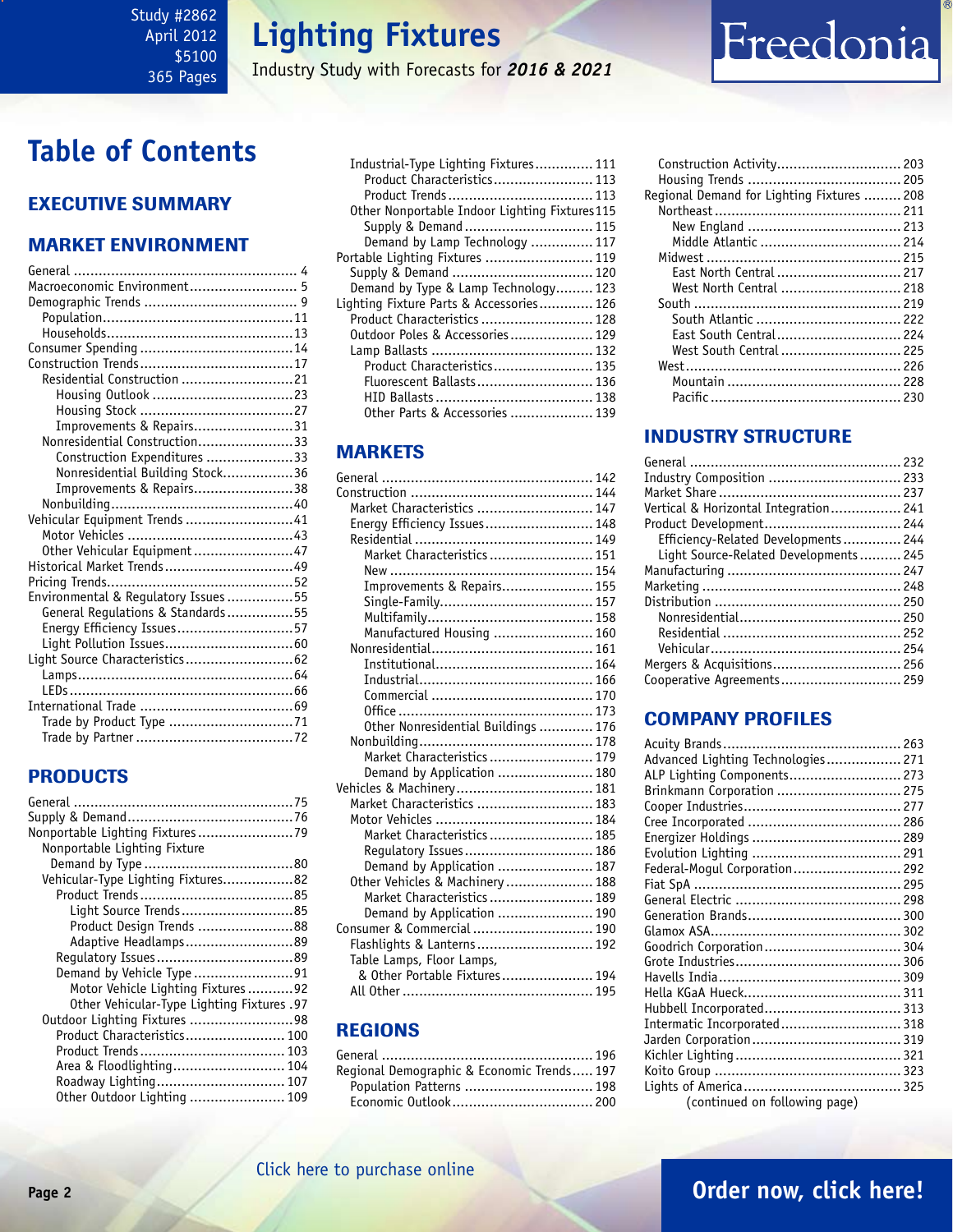## **Lighting Fixtures**

Industry Study with Forecasts for *2016 & 2021*

## <span id="page-2-0"></span>**Table of Contents**

### Company Profiles

(continued from previous page)

| Nortek Incorporated  332        |  |
|---------------------------------|--|
| Panasonic Corporation  334      |  |
| Peterson Corporation  336       |  |
|                                 |  |
| Royal Philips Electronics  340  |  |
|                                 |  |
|                                 |  |
|                                 |  |
|                                 |  |
|                                 |  |
|                                 |  |
|                                 |  |
|                                 |  |
| Additional Companies in the     |  |
| Lighting Fixtures Industry  363 |  |

## **List of Tables/Charts**

#### Executive Summary

|--|--|--|--|

#### Market EnvironmenT

| 1   | Macroeconomic Indicators  9                |
|-----|--------------------------------------------|
| 2   | Population & Households11                  |
| 3   | Personal Consumption Expenditures 17       |
|     | 4 Construction Expenditures 20             |
|     | 5 Residential Building Construction        |
|     |                                            |
|     | 6 Housing Completions 27                   |
| 7   | Housing Stock by Type 30                   |
|     | Cht Year of Construction of                |
|     |                                            |
|     | Housing Stock, 2011 30                     |
|     | 8 Residential Improvement &                |
|     | Repair Expenditures 32                     |
|     | 9 Nonresidential Building Construction     |
|     |                                            |
|     | 10 Nonresidential Building Stock38         |
| 11  | Nonresidential Building Improvement        |
|     | & Repair Expenditures 39                   |
|     | 12 Nonbuilding Construction Expenditures41 |
| 13  | Vehicular Equipment Shipments43            |
| 14  | Motor Vehicle Indicators47                 |
| 15  | Lighting Fixture Market, 2001-2011 51      |
| Cht | Lighting Fixture Market, 2002-2011 52      |
| 16  | Lighting Fixture Pricing54                 |
| Cht | Lighting Fixture Pricing, 2001-201154      |
| 17  | LED Lighting Fixture Demand                |
|     |                                            |
|     | 18 Lighting Fixture Foreign Trade71        |
|     |                                            |

| Cht Lighting Fixture Trade by  |  |
|--------------------------------|--|
|                                |  |
| Cht Lighting Fixture Trade for |  |
| Selected Partners, 2011 74     |  |

#### PRODUCTS

| 1             | Lighting Fixture Supply & Demand 78                                |
|---------------|--------------------------------------------------------------------|
| Cht           | Lighting Fixture Demand by Type, 2011  79                          |
| $\mathcal{P}$ | Nonportable Lighting Fixture                                       |
|               | Supply & Demand80                                                  |
| 3             | Nonportable Lighting Fixture                                       |
|               |                                                                    |
|               | 4 Vehicular-Type Lighting Fixture                                  |
|               | Supply & Demand85                                                  |
| 5             | Vehicular-Type Lighting Fixture                                    |
|               | Demand by Vehicle Type92                                           |
| 6             | Motor Vehicle Lighting Fixture                                     |
|               | Demand by Type & Light Source 96                                   |
| 7             | Other Vehicular-Type Lighting                                      |
|               | Fixture Demand by Type 98                                          |
| 8             | Outdoor Lighting Fixture                                           |
|               | Supply & Demand 100<br>Outdoor Lighting Fixture Demand             |
| 9             | by Type & Light Source  103                                        |
| 10            | Area & Floodlighting Fixture Demand 107                            |
| 11            | Roadway Lighting Fixture Demand 109                                |
| 12            | Other Outdoor Lighting Fixture Demand . 111                        |
| 13            | Industrial-Type Lighting Fixture                                   |
|               | Supply & Demand 112                                                |
| 14            | Industrial-Type Lighting Fixture                                   |
|               | Demand by Light Source 115                                         |
| 15            | Other Nonportable Indoor Lighting                                  |
|               | Fixture Supply & Demand  117                                       |
| 16            | Other Nonportable Indoor Lighting                                  |
|               | Fixture Demand by Light Source  119                                |
| 17            | Portable Lighting Fixture                                          |
|               | Supply & Demand 123                                                |
| 18            | Portable Lighting Fixture Demand                                   |
|               | by Type & Light Source  126                                        |
| 19            | Lighting Fixture Parts & Accessories                               |
|               | Supply & Demand 128                                                |
| 20            | Lighting Fixture Parts & Accessories                               |
|               | Demand by Type  129                                                |
| 21            | Outdoor Poles & Accessories                                        |
|               | Supply & Demand 132                                                |
| 22            | Lamp Ballast Supply & Demand  134                                  |
| 23            | Lamp Ballast Demand by<br>Lamp Technology  135                     |
|               |                                                                    |
| 24            | Other Lighting Fixture Parts &<br>Accessories Supply & Demand  141 |
|               |                                                                    |
|               |                                                                    |
|               | <b>MARKETS</b>                                                     |

1 Lighting Fixture Demand by Market ....... 144 2 Construction Lighting Fixture Demand

Cht Construction Lighting Fixture Demand

3 Residential Lighting Fixture

by Market & Application................... 146

by Market Segment, 2001-2021......... 147

Demand by Application.................... 151

|    | 4 New Residential Lighting Fixture                                 |
|----|--------------------------------------------------------------------|
|    | Demand by Housing Type  155                                        |
| 5  | Residential Repair & Improvement Lighting                          |
|    | Fixture Demand by Housing Type 157                                 |
| 6  | Single-Family Housing Demand                                       |
|    | for Lighting Fixtures 158                                          |
| 7  | Multifamily Housing Demand<br>for Lighting Fixtures 159            |
| 8  | Manufactured Housing Demand                                        |
|    | for Lighting Fixtures 161                                          |
|    | 9 Nonresidential Lighting Fixture Demand                           |
|    | by Building Type & Application  163                                |
|    | Cht Nonresidential Lighting Fixture Demand                         |
|    | by Building Type, 2001-2021  164                                   |
|    | 10 Institutional Building Lighting Fixture                         |
|    | Demand by Application  166                                         |
| 11 | Industrial Building Lighting Fixture                               |
|    | Demand by Application  170<br>Commercial Building Lighting Fixture |
| 12 | Demand by Application  173                                         |
| 13 | Office Building Lighting Fixture                                   |
|    | Demand by Application 176                                          |
| 14 | Other Nonresidential Building Lighting                             |
|    | Fixture Demand by Application 178                                  |
| 15 | Nonbuilding Construction Lighting                                  |
|    | Fixture Demand by Application 179                                  |
|    | 16 Vehicle & Machinery Lighting Fixture                            |
|    | Demand by Market & Application 182                                 |
|    | 17 Motor Vehicle Lighting Fixture<br>Demand by Application  185    |
|    | 18 Other Vehicle & Machinery Lighting                              |
|    | Fixture Demand by Application 189                                  |
|    | 19 Consumer & Commercial Lighting                                  |
|    | Fixture Demand by Product 192                                      |
|    |                                                                    |
|    | <b>REGIONS</b>                                                     |
|    | 1 Population by Region 200                                         |
|    |                                                                    |

Freedonia

| 2 Gross Domestic Product by Region 203   |
|------------------------------------------|
| 3 Construction Expenditures by Region205 |
| 4 Regional Housing Indicators  208       |
| 5 Lighting Fixture Demand by Region  210 |
| Cht Lighting Fixture Demand by           |
| Region & Market, 2011  210               |
| 6 Northeast Lighting Fixture Demand      |
| by Subregion & Market 213                |
| 7 Midwest Lighting Fixture Demand        |
| by Subregion & Market 217                |
| 8 South Lighting Fixture Demand          |
| by Subregion & Market 222                |
| 9 West Lighting Fixture Demand           |
| by Subregion & Market 228                |

### INDUSTRY STRUCTURE

| 1 US Lighting Fixture Sales                |  |
|--------------------------------------------|--|
| by Company, 2011 236                       |  |
| Cht Lighting Fixture Market Share          |  |
| by Company, 2011 238                       |  |
| 2 Selected Acquisitions & Divestitures 257 |  |
| 3 Selected Cooperative Agreements 260      |  |
|                                            |  |

#### [Click here to purchase online](http://www.freedoniagroup.com/DocumentDetails.aspx?Referrerid=FM-Bro&StudyID=2862)

### **Page 3 [Order now, click here!](#page-6-0)**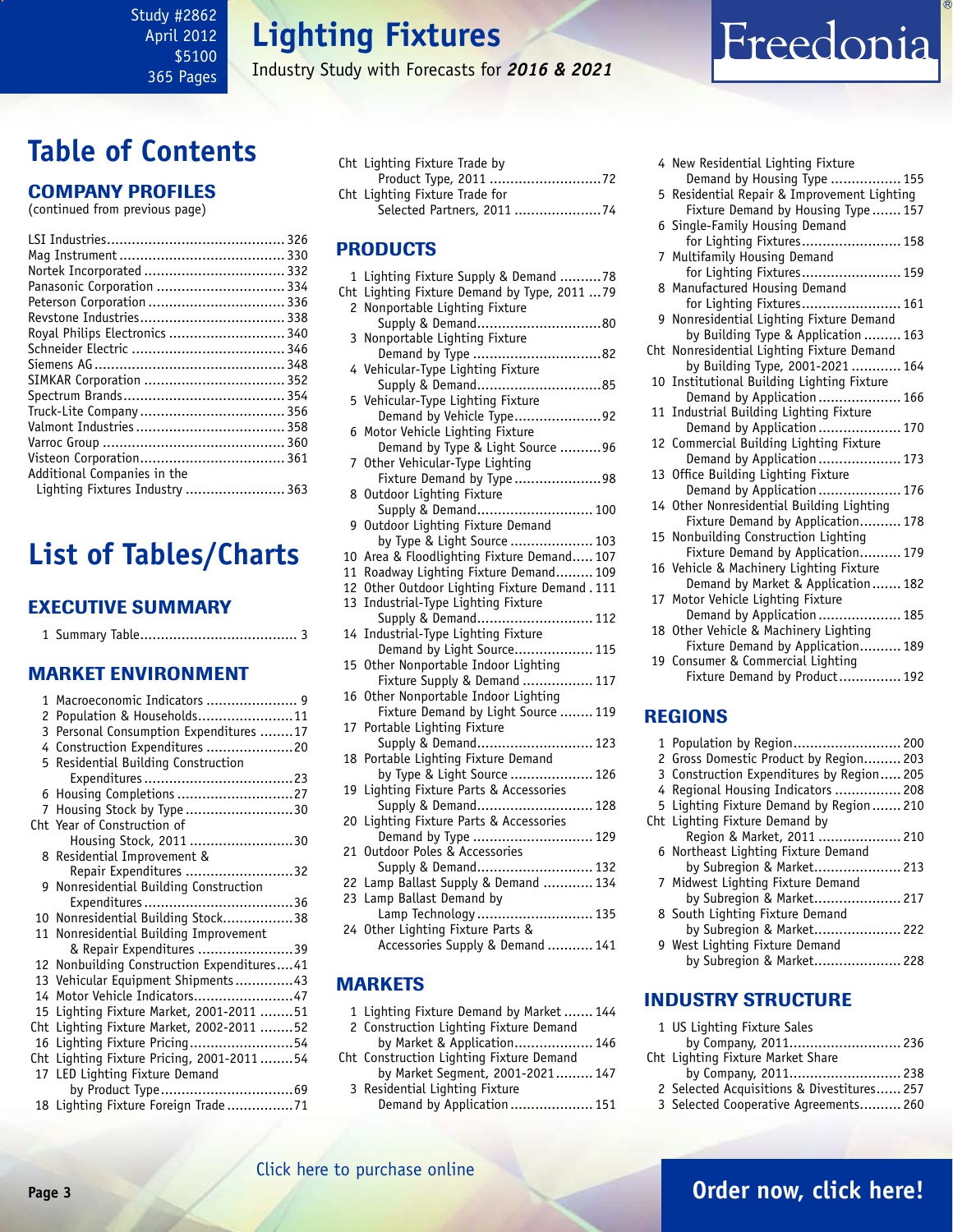## **Lighting Fixtures**

Industry Study with Forecasts for *2016 & 2021*

### <span id="page-3-0"></span>*Acceptance of light emitting diodes (LEDs) over less efficient incandescent lamps, along with a rebound in building construction and motor vehicle production, will fuel lighting fixture gains.*

### **US demand to grow 7.5% annually through 2016**

US demand for lighting fixtures will grow 7.5 percent annually to \$25.3 billion in 2016, recovering from the declines of the 2006-2011 period. An expected rebound in building construction activity and a stronger outlook for motor vehicle production will be important drivers for the lighting fixture market. Demand will also benefit from the greater use of lighting fixtures that are specifically designed for energy-efficient light sources such as light emitting diodes (LEDs).

### **Consumer acceptance, regulatory efforts to benefit LED lighting use**

The commercialization of LED lighting will continue to have a significant impact on the industry. LEDs are longer-lived and more energy efficient than incandescent lamps, but fixtures designed for use with LEDs currently account for less than 10 percent of lighting fixture demand. In part, this reflects efforts by producers of LED light sources to ease consumer acceptance by developing LED lamps that fit into traditional incandescent fixtures. However, greater consumer acceptance of LED lighting and regulatory efforts such as the efficiency standard set by the Energy Independence and Security Act of 2007 will spur greater usage of LED light sources. In turn, this growing LED use will naturally support efforts by lighting producers to develop fixtures designed specifically for LEDs. In addition, technological advances to



increase the efficiency, brightness, and affordability of LED light sources, will support strong demand growth for LED light fixtures in every major market.

### **Construction applications largest, fastest growing**

Construction applications account for the majority of lighting fixture demand and through 2016 are expected to exhibit the most rapid growth of any major market. Lighting fixtures are widely utilized in residential and nonresidential buildings, as well as in nonbuilding settings such as roadways, marinas, docks, and quarries. The residential market is forecast to register the strongest gains in percentage terms, driven by the rebound in housing construction from a low 2011

base. In addition, the increase in home sales and rising concerns about energy efficiency will spur residential improvement and repair demand for lighting fixtures. The large nonresidential market for lighting fixtures will also experience strong growth through 2016. While not as fast in percentage terms, the large size of the nonresidential market means that this segment will provide the best overall opportunities.

Freedonia

In addition to construction applications, lighting fixtures are used in vehicles and machinery as well as in consumer and commercial settings. Gains in the vehicle and machinery market will be supported by a rebound in motor vehicle production and strength in shipments of aerospace and other transportation equipment.

Copyright 2012 The Freedonia Group, Inc.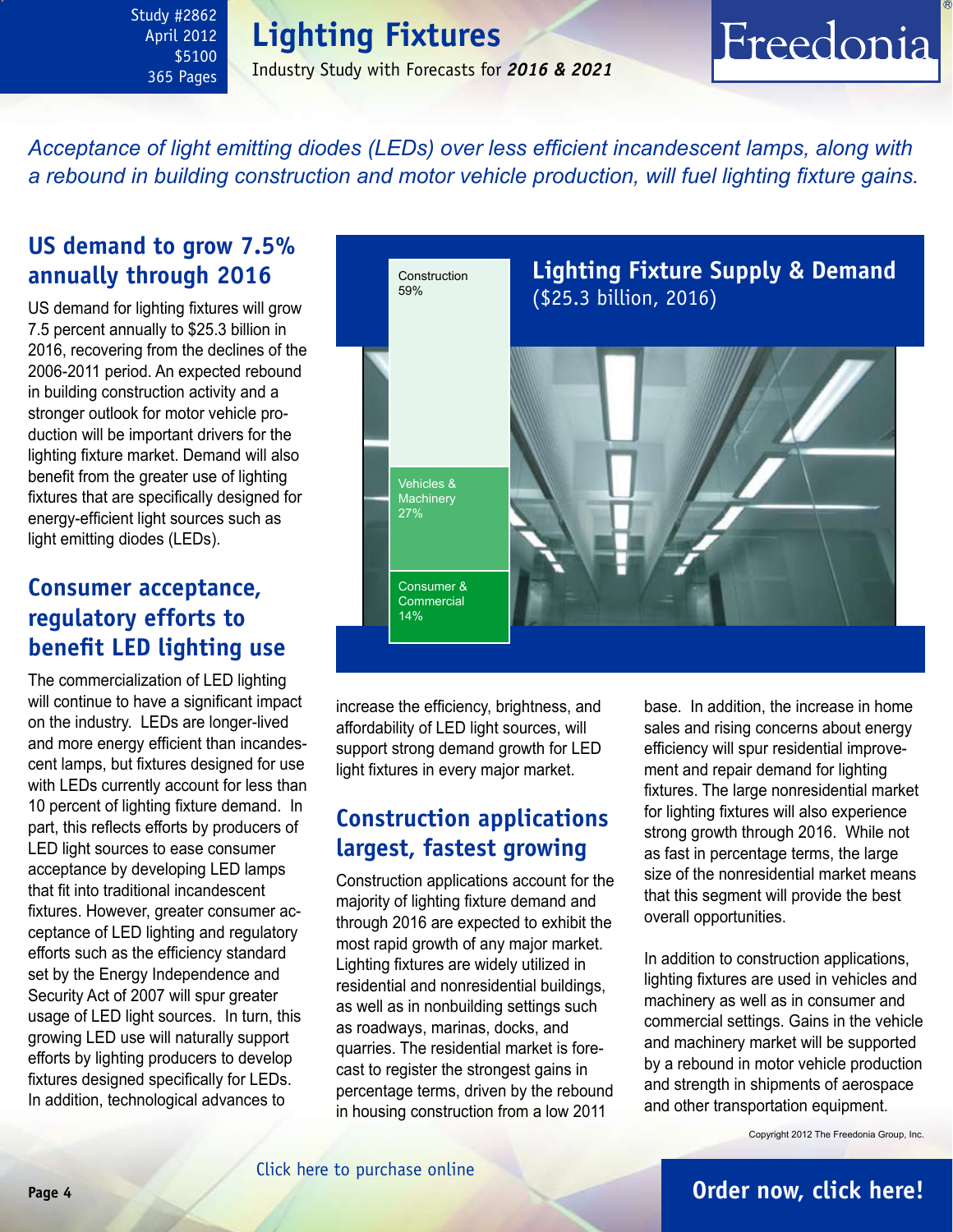# **Lighting Fixtures**

Industry Study with Forecasts for *2016 & 2021*

## <span id="page-4-0"></span>**Sample Text, Table & Chart**

#### **TABLE III-6**

Freedonia

#### **MOTOR VEHICLE LIGHTING FIXTURE DEMAND BY TYPE & LIGHT SOURCE (million dollars)**



#### [Click here to purchase online](http://www.freedoniagroup.com/DocumentDetails.aspx?Referrerid=FM-Bro&StudyID=2862)

### **Page 5 [Order now, click here!](#page-6-0)**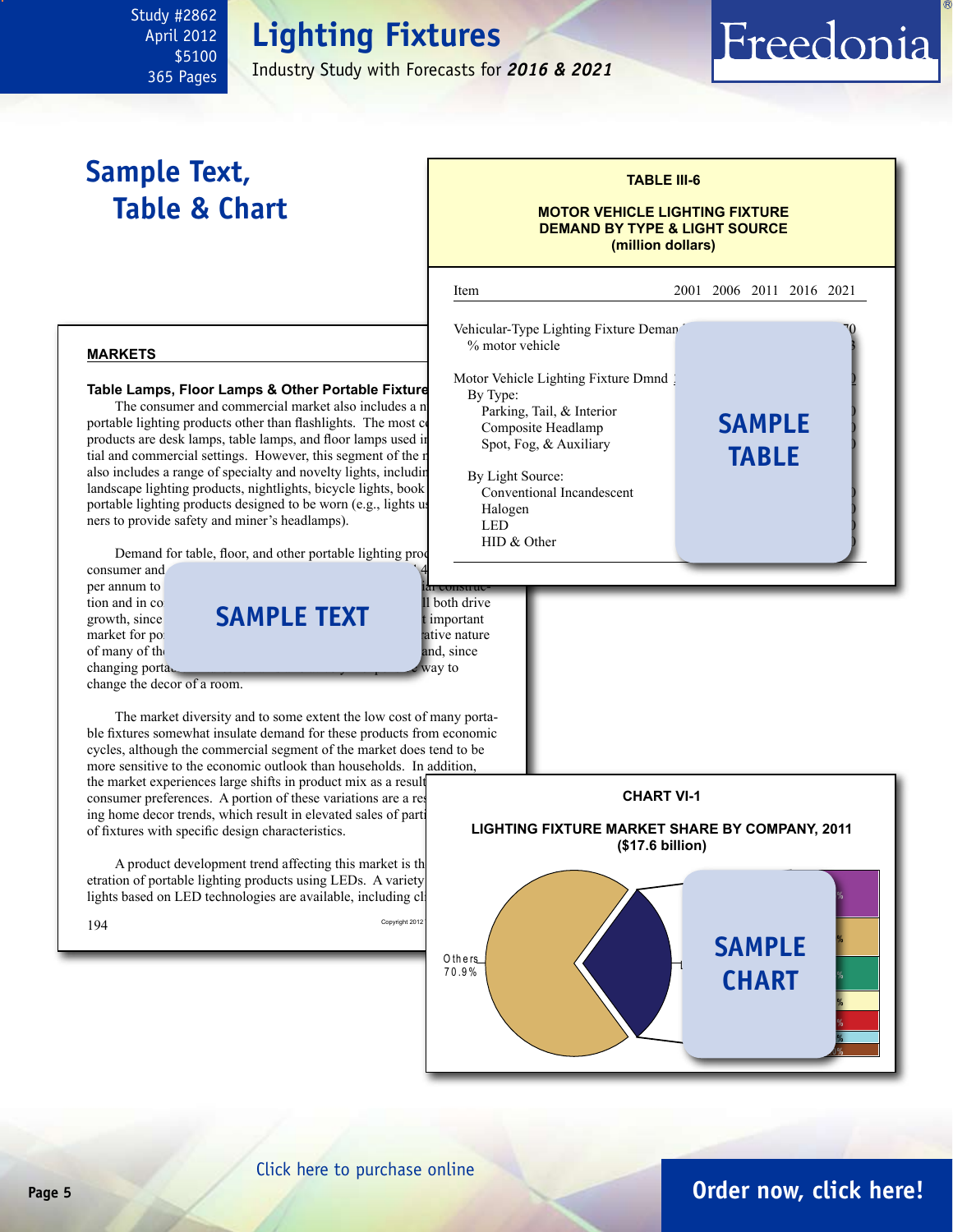## **Lighting Fixtures**

Industry Study with Forecasts for *2016 & 2021*

# Freedonia

## <span id="page-5-0"></span>**Sample Profile, Table & Forecast**



#### **COMPANY PROFILES**

**ALP Lighting Components Incorporated** 6333 Gross Point Road Niles, IL 60714 773-774 $http://w1$ 

Employi

Annual SAMPLE **PROFILE** 

 $AL$   $OL$ nents for the original equipment manufacturer and aftermarket indus-

tries. The Company is privately held.

The Company participates in the US lighting fixtures industry through the manufacture and marketing of original equipment manufacturer and aftermarket manufacturer lighting products, including fixtures, lenses, extruded sheet parts, vapor-proof enclosures, unwired fixture bodies, louvers, baffles and reflectors. The components are designed for florescent, high intensity discharge (HID) and light-emitting diode applications.

Product lines include STEEL CRAFT and LEXALITE. STEEL CRAFT fluorescent fixtures include industrial, strip, recessed, wraparound, surface, linear and high-bays types. For example, STEEL CRAFT RDIALP-2X2M is a recessed fluorescent housing that features a 24-inch perforated metal basket with a white opal acrylic diffuser and a pre-painted matte white reflector. This product is designed to provide soft, balanced illumination for contemporary appearance and low glare lighting via a combination of direct and indirect light.

273 Copyright 2012 The Freedonia Group, Inc.

"The South is the largest regional market for lighting fixtures, representing 36 percent of total US demand in 2011. The region will provide strong demand for lighting fixtures through 2016 (trailing only the West), with demand expected to increase 7.9 percent annually to \$9.3 billion. The region's construction market will benefit from the recovery of housing construction, while the vehicle and machinery market will be supported by the recovery in motor vehicle production." --Section V, pg. 220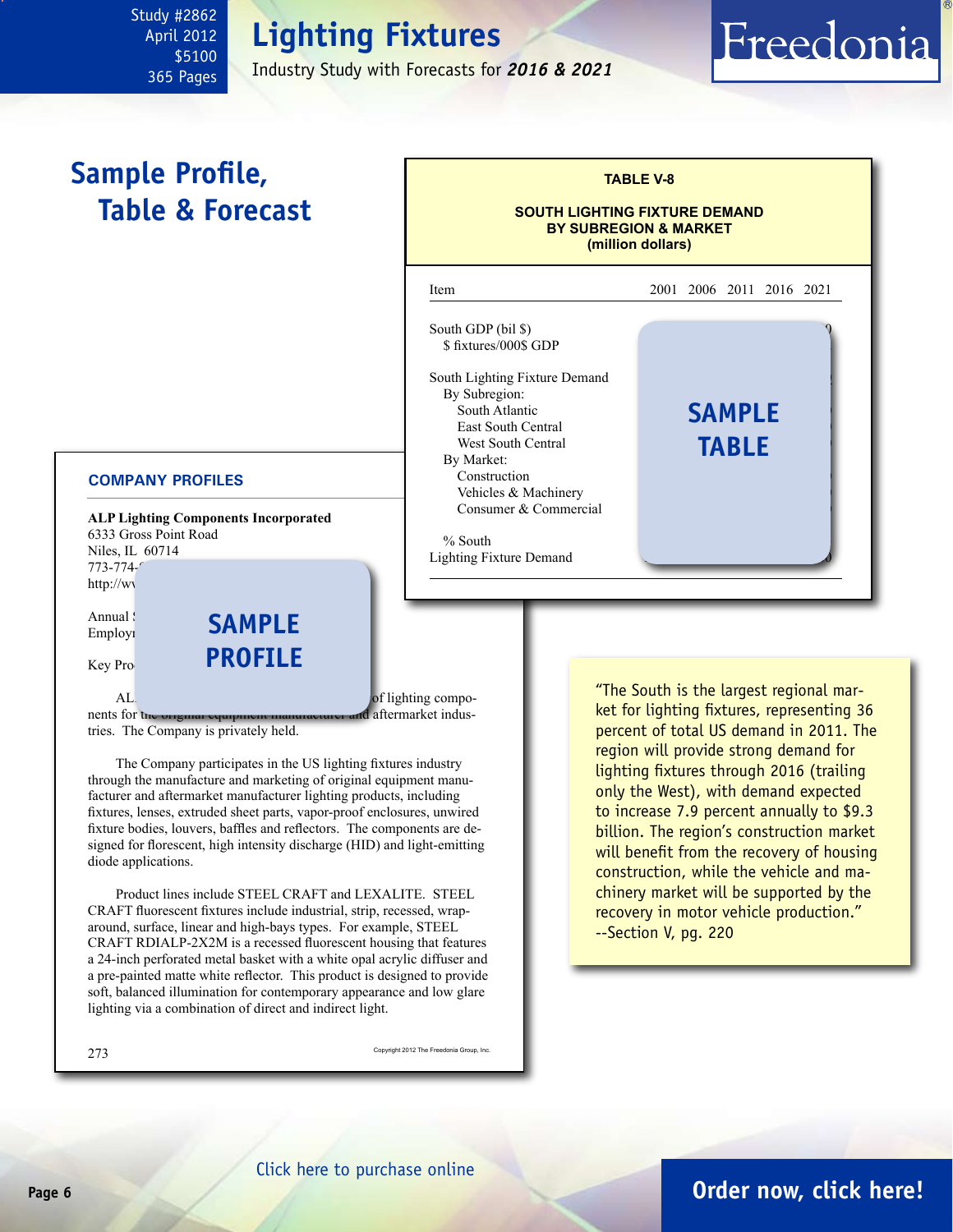## <span id="page-6-0"></span>**ORDER INFORMATION**

**Five Convenient Ways to Order**

INDUSTRY MARKET RESEARCH FOR BUSINESS LEADERS, STRATEGISTS, DECISION MAKERS

# Freedonia

**ONLINE: [www.freedoniagroup.com](http://www.freedoniagroup.com/DocumentDetails.aspx?Referrerid=FM-Bro&StudyID=xxxx)**

**MAIL: Print out and complete the order form and send to The Freedonia Group (see address at the bottom of this form)**

**PHONE: Call toll free, 800.927.5900 (US) or +1 440.684.9600**

**FAX: +1 440.646.0484 (US)**

**EMAIL: [info@freedoniagroup.com](mailto:info@freedoniagroup.com)**

#### **Free Handling & Shipping**

**There is NO charge for handling or UPS shipping in the US. Expect delivery in 3 to 5 business days. Outside the US, Freedonia provides free airmail service. Express delivery is available at cost.**

#### **Orders Outside of the US**

**Checks must be made payable in US funds, drawn against a US bank and mailed directly to The Freedonia Group. For wire transfers please contact our customer service department at info@ freedoniagroup.com. Credit cards accepted.**

#### **Credit Card Orders**

**For convenience, Freedonia accepts American Express, MasterCard or Visa. Credit card purchases must include account number, expiration date and authorized signature.**

#### **Save 15%**

**If you order three (3) different titles at the same time, you can receive a 15% discount. If your order is accompanied by a check or wire transfer, you may take a 5% cash discount (discounts do not apply to Corporate Use Licenses).**

#### **Corporate Use License**

**Now every decision maker in your organization can act on the key intelligence found in all Freedonia studies. For an additional \$2600, companies receive unlimited use of an electronic version (PDF) of the study. Place it on your intranet, e-mail it to coworkers around the world, or print it as many times as you like,** 

#### [Click here to learn more about](http://www.freedoniagroup.com/pdf/FreedoniaCULBro.pdf)  [the Corporate Use License](http://www.freedoniagroup.com/pdf/FreedoniaCULBro.pdf)

| <b>ORDER FORM</b><br><b>IF-WEB. 2862</b>                                                                                                              |                                                                                                                                                                                                                                     |
|-------------------------------------------------------------------------------------------------------------------------------------------------------|-------------------------------------------------------------------------------------------------------------------------------------------------------------------------------------------------------------------------------------|
|                                                                                                                                                       |                                                                                                                                                                                                                                     |
|                                                                                                                                                       |                                                                                                                                                                                                                                     |
|                                                                                                                                                       |                                                                                                                                                                                                                                     |
| $+$ \$2600<br>Corporate Use License (add to study price) *                                                                                            |                                                                                                                                                                                                                                     |
| Additional Print Copies @ \$600 each *                                                                                                                |                                                                                                                                                                                                                                     |
| Total (including selected option) \$                                                                                                                  |                                                                                                                                                                                                                                     |
| □ Enclosed is my check (5% discount) drawn on a US bank and payable to<br>The Freedonia Group, Inc., in US funds (Ohio residents add 7.75% sales tax) | Street (No PO Box please)                                                                                                                                                                                                           |
|                                                                                                                                                       |                                                                                                                                                                                                                                     |
| □ Bill my company □ American Express □ MasterCard □ Visa                                                                                              |                                                                                                                                                                                                                                     |
| <b>MM</b><br>YY                                                                                                                                       | Country <u>example</u> and the control of the control of the control of the control of the control of the control of the control of the control of the control of the control of the control of the control of the control of the c |
| Credit Card #<br><b>Expiration Date</b>                                                                                                               |                                                                                                                                                                                                                                     |
|                                                                                                                                                       |                                                                                                                                                                                                                                     |

**\* Please check appropriate option and sign below to order an electronic version of the study.**

#### **Corporate Use License Agreement**

**The above captioned study may be stored on the company's intranet or shared directory, available to company employees. Copies of the study may be made, but the undersigned represents that distribution of the study will be limited to employees of the company.**

#### **Individual Use License Agreement**

**The undersigned hereby represents that the above captioned study will be used by only \_\_\_ individual(s) who are employees of the company and that the study will not be loaded on a network for multiple users. In the event that usage of the study changes, the Company will promptly notify Freedonia of such change and will pay to Freedonia the appropriate fee based on Freedonia's standard fee schedule then in effect. Note: Entire company corporate use license, add \$2600; one additional user, add \$600; two additional users, add \$1200; three additional users, add \$1800.**

**Signature Signature**

**The Freedonia Group, Inc. 767 Beta Drive • Cleveland, OH • 44143-2326 • USA • [Web site: www.freedoniagroup.com](http://www.freedoniagroup.com/Home.aspx?ReferrerId=FM-Bro) Tel US: 800.927.5900 or +1 440.684.9600 • Fax: +1 440.646.0484 • [e-mail: info@freedoniagroup.com](mailto:info@freedoniagroup.com)**